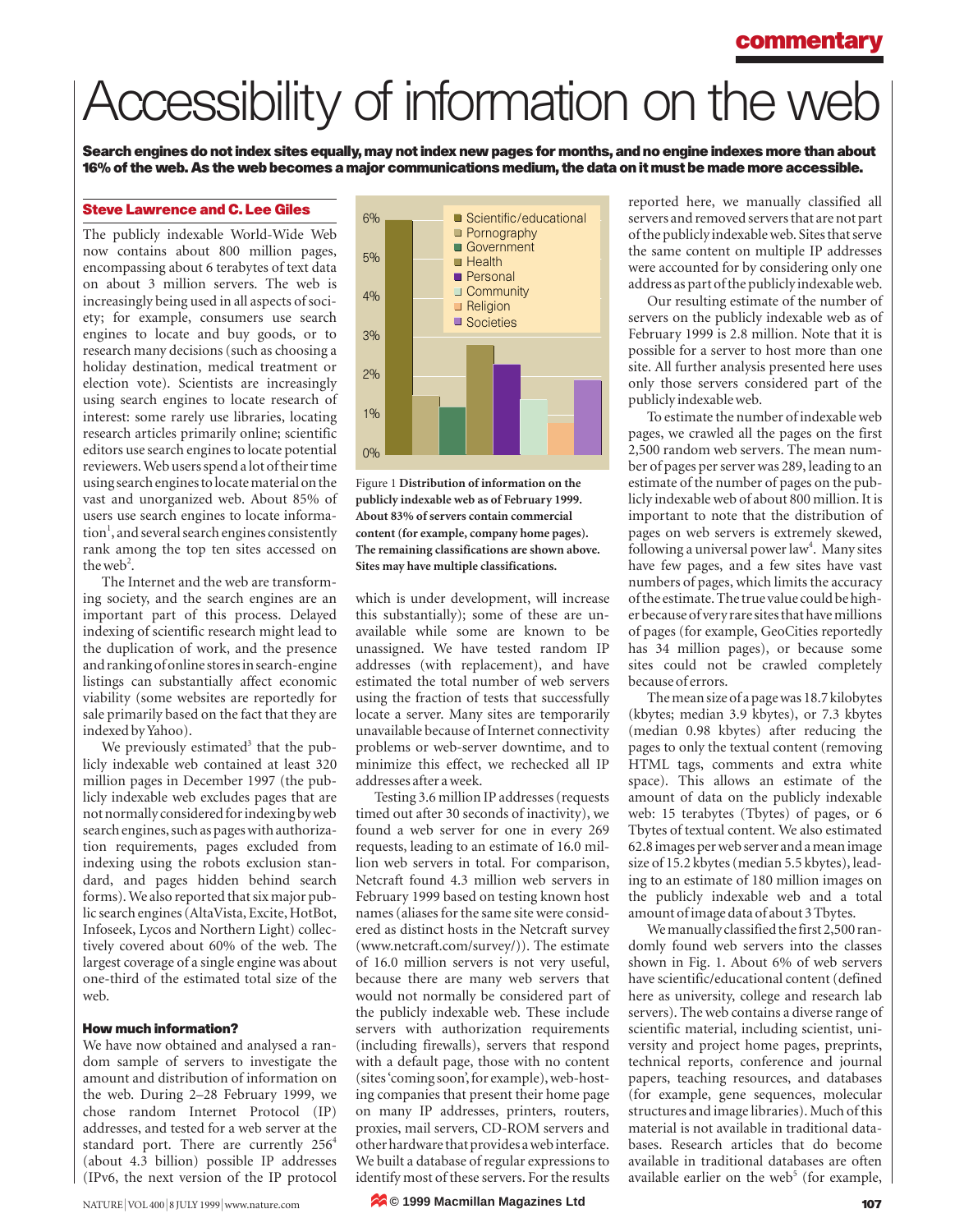## **commentary**

scientists may post preprints on their home pages). The high value of the scientific information on the web, and the relatively small percentage of servers that contain the bulk of that information, suggest that an index of all scientific information on the web would be feasible and very valuable.

We also analysed metadata on the home pages of each server using the HTML META tag. Many different META tags are used, most of which encode details that do not identify the content of the page. We used the existence of one or more of the keywords or description tags as evidence that effort was put into describing the content of the site. We found that 34.2% of servers contain such metadata on their home page. The low usage of the simple HTML metadata standard suggests that acceptance and widespread use of more complex standards, such as XML or Dublin Core 6 , may be very slow (0.3% of sites contained metadata using the Dublin Core standard). We also noted great diversity in the HTML META tags found, with 123 distinct tags, suggesting a lack of standardization in usage.

### **Search engine performance**

We previously provided coverage results for six major web search engines in December 1997 (ref. 3). We provide updated results here for February 1999 using 11 major fulltext search engines (in alphabetical order): AltaVista, EuroSeek, Excite, Google, HotBot, Infoseek, Lycos, Microsoft, Northern Light, Snap and Yahoo. We analysed the Yahoo database provided by Inktomi, not its hierarchical taxonomy (which is much smaller). HotBot, Microsoft, Snap and Yahoo all use Inktomi as a search provider, but the results differ between these engines (due to filtering and/or different underlying Inktomi databases). We did not include Northern Light's 'special collection' (documents that are not part of the publicly indexable web).

We performed our study by analysing the responses of the search engines to real-world queries, as we are interested in the relative coverage of the engines for real queries, which can be substantially different from the relative number of pages indexed by each engine. The engines differ in the specific



Figure 2 **Relative coverage of the engines for the 1,050 queries used during the period 25–28 February 1999. Note that these estimates are of relative coverage for real queries, which may differ from the number of pages actually indexed because of different indexing and retrieval techniques.** a, **Coverage with respect to the combined coverage of all engines;** b, **coverage with respect to the estimated size of the web.**

details of indexing and retrieval, for example there may be different maximum limits on the size of pages indexed by each engine, restrictions on which words are indexed or limits on processing time used per query. This means that comparison has to be done on real queries; comparing the size of the engine databases (readily available from the engines) would lead to misleading results.

In our previous study<sup>3</sup>, we used 575 queries originally performed by the employees of NEC Research Institute (mostly scientists). We retrieved the entire list of documents for each query and engine, and then retrieved every individual document for analysis. Only documents containing all of the query terms are included because the search engines can return documents that do not contain the query terms (for example, documents with morphological variants or related terms). These documents may be relevant to the query, but they prevent accurate comparison across search engines. In this study, we have increased the number of search engines analysed to 11, expanded the number of queries to 1,050, and transformed queries to the advanced syntax for AltaVista which allows retrieval of more than 200 results.

We used automatic and manual consistency checks to ensure that responses from the search engines were being correctly processed. The relative coverage of each engine is shown in Table 1 and Fig. 2. Note that Lycos and HotBot returned only one page per site (for Infoseek we used the option not to group results by site). Northern Light has increased substantially in coverage since December 1997, and is now the engine with the greatest coverage (for our queries).

To express the coverage of the engines with respect to the size of the web, we need an absolute value for the number of pages indexed by one of the engines. We used 128 million pages for Northern Light, as reported by the engine itself at the time of our experiments. Our results show that the search engines are increasingly falling behind in their efforts to index the web (Fig. 2).

The overlap between the engines remains relatively low; combining the results of multiple engines greatly improves coverage of the web during searches. The estimated combined coverage of the engines used in the study is 335 million pages, or 42% of the estimated total number of pages. Hence, a substantial improvement in web coverage can be obtained using metasearch engines, such as MetaCrawler 7 , which combine the results of multiple engines.

When searching for 'not x', where  $x'$  is a term that does not appear in the index, AltaVista (Boolean advanced search with the 'count matching pages' option) and Northern Light report the total number of pages in their index. Figure 3 shows the reported number of pages indexed by these engines between 1 November 1998 and 1 April 1999.

| Table 1 Statistics for search-engine coverage and recency |                          |       |           |        |           |          |        |       |        |       |          |         |
|-----------------------------------------------------------|--------------------------|-------|-----------|--------|-----------|----------|--------|-------|--------|-------|----------|---------|
| Search engine                                             | <b>Northern</b><br>Light | Snap  | AltaVista | HotBot | Microsoft | Infoseek | Google | Yahoo | Excite | Lycos | EuroSeek | Average |
| Coverage with respect to<br>combined coverage (%)         | 38.3                     | 37.1  | 37.1      | 27.1   | 20.3      | 19.2     | 18.6   | 17.6  | 13.5   | 5.9   | 5.2      | n/a     |
| 95% confidence<br>interval                                | ±0.82                    | ±0.75 | ±0.77     | ±0.64  | ±0.51     | ±0.82    | ±0.69  | ±0.61 | ±0.46  | ±0.30 | ±0.40    | n/a     |
| Coverage with respect to<br>estimated web size            | 16.0                     | 15.5  | 15.5      | 11.3   | 8.5       | 8.0      | 7.8    | 7.4   | 5.6    | 2.5   | 2.2      | n/a     |
| Percentage of<br>invalid links                            | 9.8                      | 2.8   | 6.7       | 2.2    | 2.6       | 5.5      | 7.0    | 2.9   | 2.7    | 14.0  | 2.6      | 5.3     |
| Mean age of new<br>matching documents (days)              | 141                      | 240   | 166       | 192    | 194       | 148      | n/a    | 235   | 206    | 174   | n/a      | 186     |
| Median age of new<br>matching documents (days)            | 84                       | 91    | 33        | 51     | 57        | 60       | n/a    | 76    | 47     | 174   | n/a      | 57      |